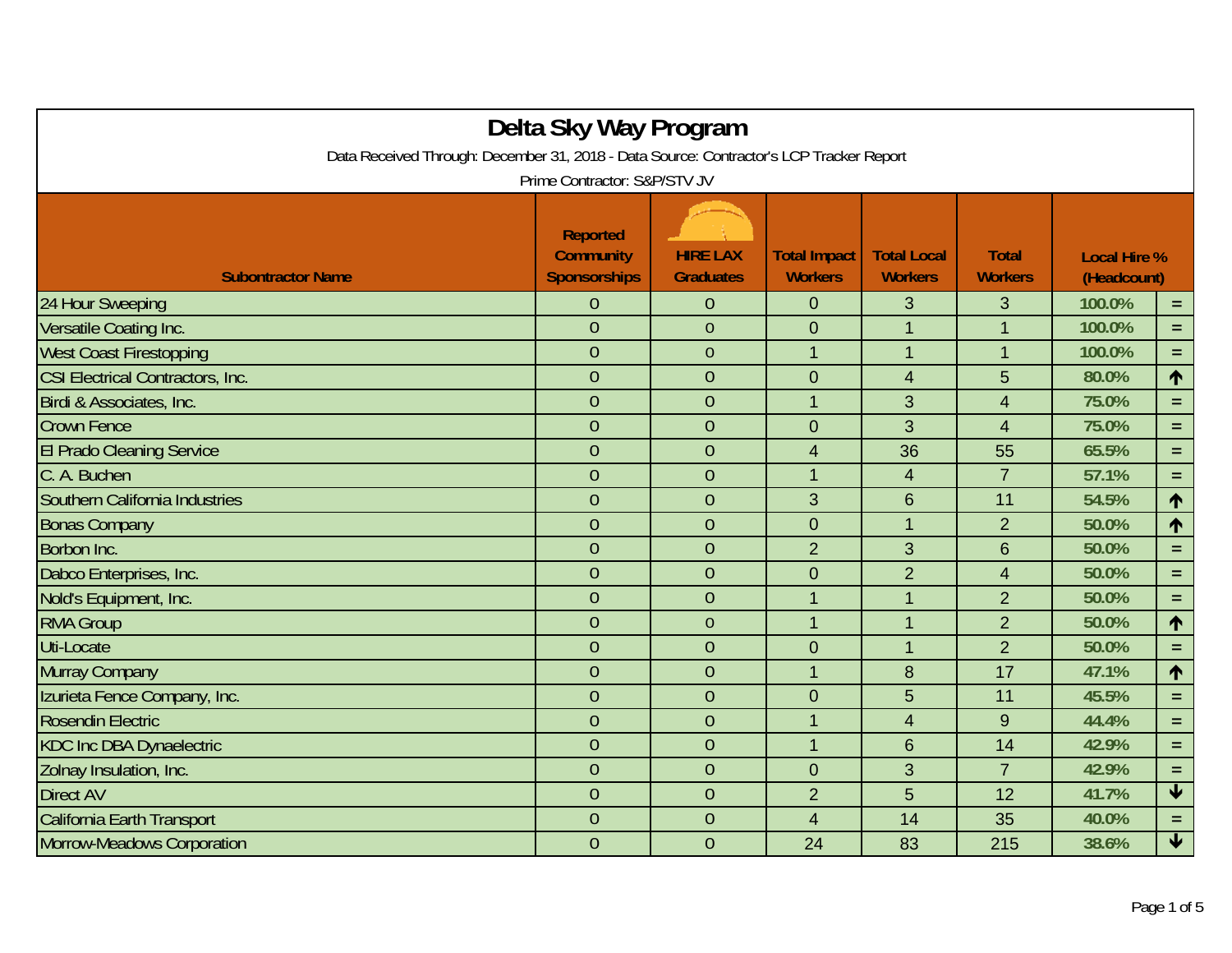| Delta Sky Way Program<br>Data Received Through: December 31, 2018 - Data Source: Contractor's LCP Tracker Report<br>Prime Contractor: S&P/STV JV |                                                            |                                     |                                       |                                      |                                |                                    |                         |  |  |
|--------------------------------------------------------------------------------------------------------------------------------------------------|------------------------------------------------------------|-------------------------------------|---------------------------------------|--------------------------------------|--------------------------------|------------------------------------|-------------------------|--|--|
| <b>Subontractor Name</b>                                                                                                                         | <b>Reported</b><br><b>Community</b><br><b>Sponsorships</b> | <b>HIRE LAX</b><br><b>Graduates</b> | <b>Total Impact</b><br><b>Workers</b> | <b>Total Local</b><br><b>Workers</b> | <b>Total</b><br><b>Workers</b> | <b>Local Hire %</b><br>(Headcount) |                         |  |  |
| <b>Austin Enterprise</b>                                                                                                                         | 0                                                          | $\theta$                            | $\mathbf 0$                           | $\overline{4}$                       | 11                             | 36.4%                              | $=$ .                   |  |  |
| Infinity Drywall Contracting Inc.                                                                                                                | $\overline{0}$                                             | $\overline{0}$                      | 5                                     | 24                                   | 69                             | 34.8%                              | $\blacklozenge$         |  |  |
| <b>GGG Demolition, Inc.</b>                                                                                                                      | $\overline{0}$                                             | $\overline{0}$                      | $\overline{2}$                        | 17                                   | 49                             | 34.7%                              | $=$                     |  |  |
| 3531 Trucking Inc.                                                                                                                               | $\overline{0}$                                             | $\theta$                            | $\mathbf 0$                           | 3                                    | 9                              | 33.3%                              | $=$                     |  |  |
| <b>Comet Electric</b>                                                                                                                            | $\overline{0}$                                             | $\overline{0}$                      | $\mathbf 0$                           | 3                                    | 9                              | 33.3%                              | $\equiv$                |  |  |
| CSA Constructors, Inc.                                                                                                                           | $\overline{0}$                                             | $\overline{0}$                      | $\mathbf{1}$                          | 5                                    | 15                             | 33.3%                              | $\uparrow$              |  |  |
| <b>Giroux Glass Inc.</b>                                                                                                                         | $\overline{0}$                                             | $\overline{0}$                      | $\mathbf 0$                           | $\mathbf 1$                          | 3                              | 33.3%                              | $\equiv$                |  |  |
| Critchfield Mechanical Inc. of So. Cal.                                                                                                          | $\overline{0}$                                             | $\theta$                            | $\overline{2}$                        | 5                                    | 16                             | 31.3%                              | $=$ $\,$                |  |  |
| Pro Steel Erectors, Inc.                                                                                                                         | $\overline{0}$                                             | $\theta$                            | $\mathbf 0$                           | 5                                    | 16                             | 31.3%                              | $=$                     |  |  |
| Matrix Environmental, INC.                                                                                                                       | $\overline{0}$                                             | $\theta$                            | $\overline{1}$                        | 18                                   | 58                             | 31.0%                              | $\uparrow$              |  |  |
| ISEC, Inc.                                                                                                                                       | $\overline{0}$                                             | $\overline{0}$                      | $\overline{4}$                        | 16                                   | 52                             | 30.8%                              | $\uparrow$              |  |  |
| R.J.&J. CONSTRUCTION, INC.                                                                                                                       | $\overline{0}$                                             | $\theta$                            | 3                                     | 8                                    | 26                             | 30.8%                              | $=$                     |  |  |
| <b>Penhall Company</b>                                                                                                                           | $\overline{0}$                                             | $\overline{0}$                      | $\overline{1}$                        | 9                                    | 30                             | 30.0%                              | $=$                     |  |  |
| Cosco Fire Protection, Inc. - Sprinklers                                                                                                         | $\theta$                                                   | $\theta$                            | $\overline{0}$                        | 5                                    | 17                             | 29.4%                              | $=$                     |  |  |
| Performance Contracting, Inc.                                                                                                                    | $\theta$                                                   | $\overline{0}$                      | $\boldsymbol{9}$                      | 26                                   | 90                             | 28.9%                              | 个                       |  |  |
| Lawrence W Rosine Co                                                                                                                             | $\overline{0}$                                             | $\theta$                            | $\overline{0}$                        | $\overline{2}$                       | $\overline{7}$                 | 28.6%                              | $=$                     |  |  |
| Martin Bros. Marcowall, LLC                                                                                                                      | $\overline{0}$                                             | $\overline{0}$                      | $\overline{2}$                        | $6\phantom{1}$                       | 21                             | 28.6%                              | $\equiv$                |  |  |
| The Culver Group, Inc.                                                                                                                           | $\overline{0}$                                             | $\theta$                            | $\overline{2}$                        | $\overline{2}$                       | $\overline{7}$                 | 28.6%                              | $=$                     |  |  |
| Universal Metro, Inc.                                                                                                                            | $\theta$                                                   | $\overline{0}$                      | $\overline{0}$                        | $\overline{2}$                       | $\overline{7}$                 | 28.6%                              | $=$                     |  |  |
| <b>GRIFFITH COMPANY</b>                                                                                                                          | $\overline{0}$                                             | $\overline{0}$                      | $\overline{7}$                        | 27                                   | 97                             | 27.8%                              | $\equiv$                |  |  |
| Building Electronic Controls, Inc.                                                                                                               | $\theta$                                                   | $\theta$                            | $\mathbf 0$                           | 3                                    | 11                             | 27.3%                              | $=$                     |  |  |
| <b>Limbach Company LP</b>                                                                                                                        | $\theta$                                                   | $\theta$                            | $\overline{2}$                        | 8                                    | 30                             | 26.7%                              | $=$ .                   |  |  |
| Group Delta Consultants, Inc.                                                                                                                    | $\overline{0}$                                             | $\theta$                            | $\overline{0}$                        | 1                                    | 4                              | 25.0%                              | $\equiv$                |  |  |
| Johnson & Turner Painting Co. Inc.                                                                                                               | $\overline{0}$                                             | $\overline{0}$                      | $\overline{0}$                        | 4                                    | 16                             | 25.0%                              | $\overline{\textbf{v}}$ |  |  |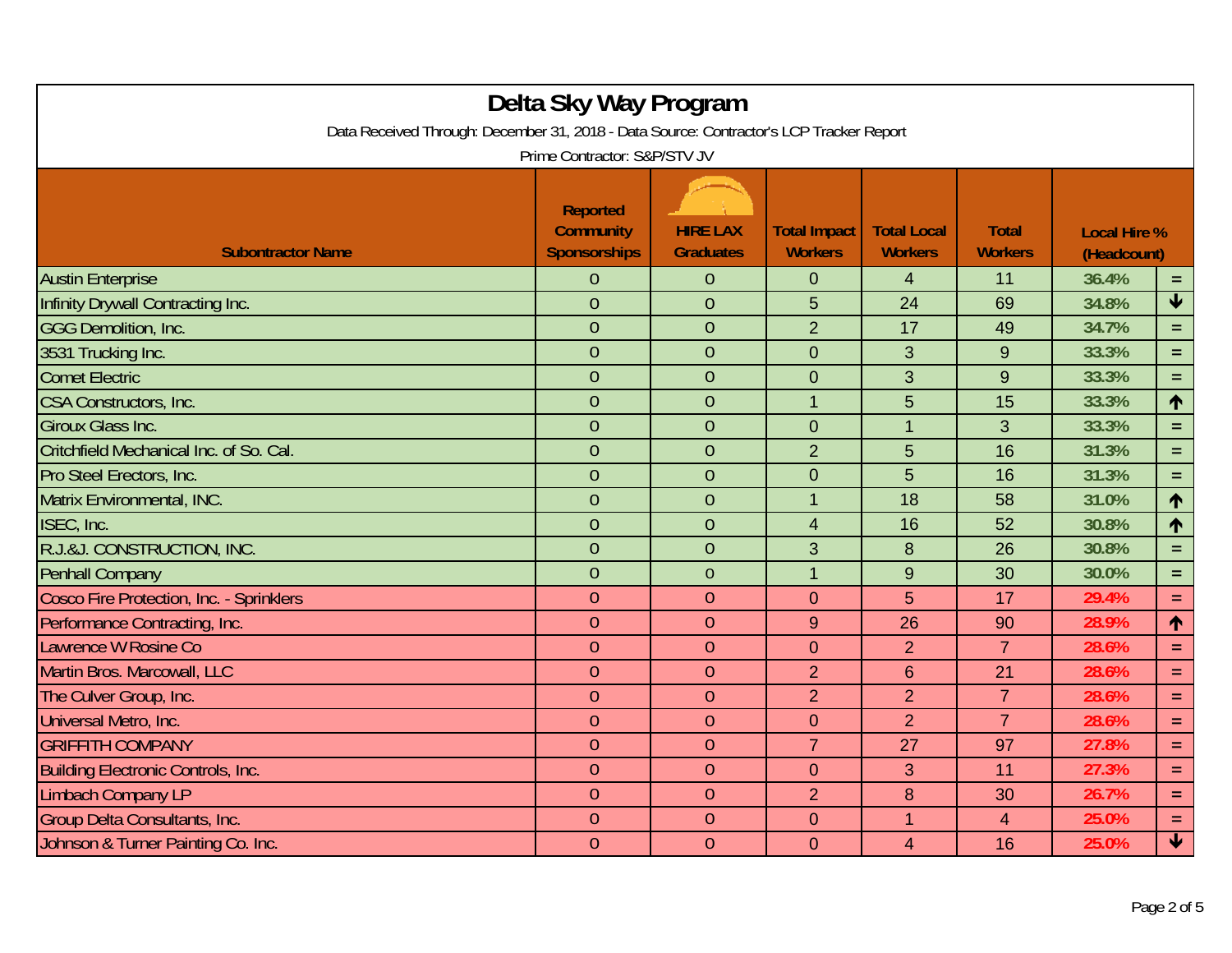| Delta Sky Way Program<br>Data Received Through: December 31, 2018 - Data Source: Contractor's LCP Tracker Report<br>Prime Contractor: S&P/STV JV |                                                            |                                     |                                       |                                      |                                |                                    |                         |  |
|--------------------------------------------------------------------------------------------------------------------------------------------------|------------------------------------------------------------|-------------------------------------|---------------------------------------|--------------------------------------|--------------------------------|------------------------------------|-------------------------|--|
| <b>Subontractor Name</b>                                                                                                                         | <b>Reported</b><br><b>Community</b><br><b>Sponsorships</b> | <b>HIRE LAX</b><br><b>Graduates</b> | <b>Total Impact</b><br><b>Workers</b> | <b>Total Local</b><br><b>Workers</b> | <b>Total</b><br><b>Workers</b> | <b>Local Hire %</b><br>(Headcount) |                         |  |
| GecTwo, Inc.                                                                                                                                     | 0                                                          | $\overline{0}$                      | $\mathbf{1}$                          | 3                                    | 13                             | 23.1%                              | $=$                     |  |
| Norcal Pipeline Services, Inc.                                                                                                                   | $\overline{0}$                                             | $\overline{0}$                      | $\overline{0}$                        | 6                                    | 26                             | 23.1%                              | $=$                     |  |
| <b>Environmental Construction Group, Inc.</b>                                                                                                    | $\overline{0}$                                             | $\theta$                            | $\mathbf{1}$                          | $\overline{2}$                       | 9                              | 22.2%                              | $\equiv$                |  |
| <b>Granite Construction</b>                                                                                                                      | $\theta$                                                   | $\theta$                            | $\mathbf{1}$                          | $\overline{4}$                       | 18                             | 22.2%                              | $=$ .                   |  |
| Western Industrial Contractors, Inc.                                                                                                             | $\overline{0}$                                             | $\overline{0}$                      | 3                                     | 12                                   | 56                             | 21.4%                              | $\blacklozenge$         |  |
| Stantru Resources Inc DBA Santru Reinforcing Steel                                                                                               | $\overline{0}$                                             | $\theta$                            | $\overline{0}$                        | $\overline{2}$                       | 10                             | 20.0%                              | $\equiv$                |  |
| <b>Traffic Management, Inc.</b>                                                                                                                  | $\overline{0}$                                             | $\theta$                            | $\overline{0}$                        | 3                                    | 15                             | 20.0%                              | $=$                     |  |
| <b>United Heider Inspection Group</b>                                                                                                            | $\overline{0}$                                             | $\overline{0}$                      | $\overline{0}$                        | 3                                    | 16                             | 18.8%                              | $=$                     |  |
| <b>ACCO Engineered Systems</b>                                                                                                                   | $\overline{0}$                                             | $\theta$                            | $\overline{0}$                        | 3                                    | 18                             | 16.7%                              | $=$                     |  |
| <b>Advanced Fire Protection</b>                                                                                                                  | $\theta$                                                   | $\boldsymbol{0}$                    | $\mathbf{1}$                          | 1                                    | $6\phantom{1}6$                | 16.7%                              | $\blacklozenge$         |  |
| Air Balance Co. Inc.                                                                                                                             | $\overline{0}$                                             | $\overline{0}$                      | $\overline{0}$                        | $\mathbf{1}$                         | $6\phantom{1}6$                | 16.7%                              | $=$                     |  |
| Best Contracting Services, Inc.                                                                                                                  | $\overline{0}$                                             | $\overline{0}$                      | $\overline{1}$                        | $\mathbf{1}$                         | $6\phantom{1}6$                | 16.7%                              | $\equiv$                |  |
| United Riggers & Erectors, Inc.                                                                                                                  | $\overline{0}$                                             | $\overline{0}$                      | $\mathbf 0$                           | $\overline{1}$                       | $6\phantom{1}6$                | 16.7%                              | $=$                     |  |
| <b>Badger Daylighting Corp</b>                                                                                                                   | $\overline{0}$                                             | $\theta$                            | $\mathbf{1}$                          | $\overline{4}$                       | 27                             | 14.8%                              | $\equiv$                |  |
| <b>Shape Interior Systems</b>                                                                                                                    | $\theta$                                                   | $\theta$                            | $\mathbf 0$                           | $\mathbf{1}$                         | $\overline{7}$                 | 14.3%                              | $=$                     |  |
| <b>Xcel Mechanical Systems</b>                                                                                                                   | $\overline{0}$                                             | $\theta$                            | $\mathbf{0}$                          | $\overline{2}$                       | 14                             | 14.3%                              | $\overline{\textbf{v}}$ |  |
| Northstar Contracting Group, Inc.                                                                                                                | $\overline{0}$                                             | $\theta$                            | $\overline{0}$                        | $\overline{2}$                       | 15                             | 13.3%                              | $\equiv$                |  |
| Dean Visosky Contractors, Inc.                                                                                                                   | $\overline{0}$                                             | $\theta$                            | $\overline{0}$                        | $\mathbf{1}$                         | 8                              | 12.5%                              | $=$                     |  |
| <b>G &amp; F Concrete Cutting</b>                                                                                                                | $\theta$                                                   | $\theta$                            | $\mathbf 0$                           | $\mathbf{1}$                         | 9                              | 11.1%                              | $=$                     |  |
| <b>Underground Construction Company</b>                                                                                                          | $\overline{0}$                                             | $\theta$                            | $\overline{0}$                        | 3                                    | 27                             | 11.1%                              | $=$                     |  |
| Mr. Crane, Inc.                                                                                                                                  | $\overline{0}$                                             | $\theta$                            | $\mathbf 0$                           | $\overline{1}$                       | 20                             | 5.0%                               | $\uparrow$              |  |
| A Good Sign & Graphics Co                                                                                                                        | $\theta$                                                   | $\theta$                            | $\overline{0}$                        | $\overline{0}$                       | $\overline{4}$                 | 0.0%                               | $=$                     |  |
| <b>AERO Bridgeworks</b>                                                                                                                          | $\overline{0}$                                             | $\theta$                            | $\overline{0}$                        | $\overline{0}$                       | 10                             | 0.0%                               | $=$                     |  |
| ARB, Inc.                                                                                                                                        | $\overline{0}$                                             | $\overline{0}$                      | $\overline{0}$                        | $\overline{0}$                       | 1                              | 0.0%                               | $=$                     |  |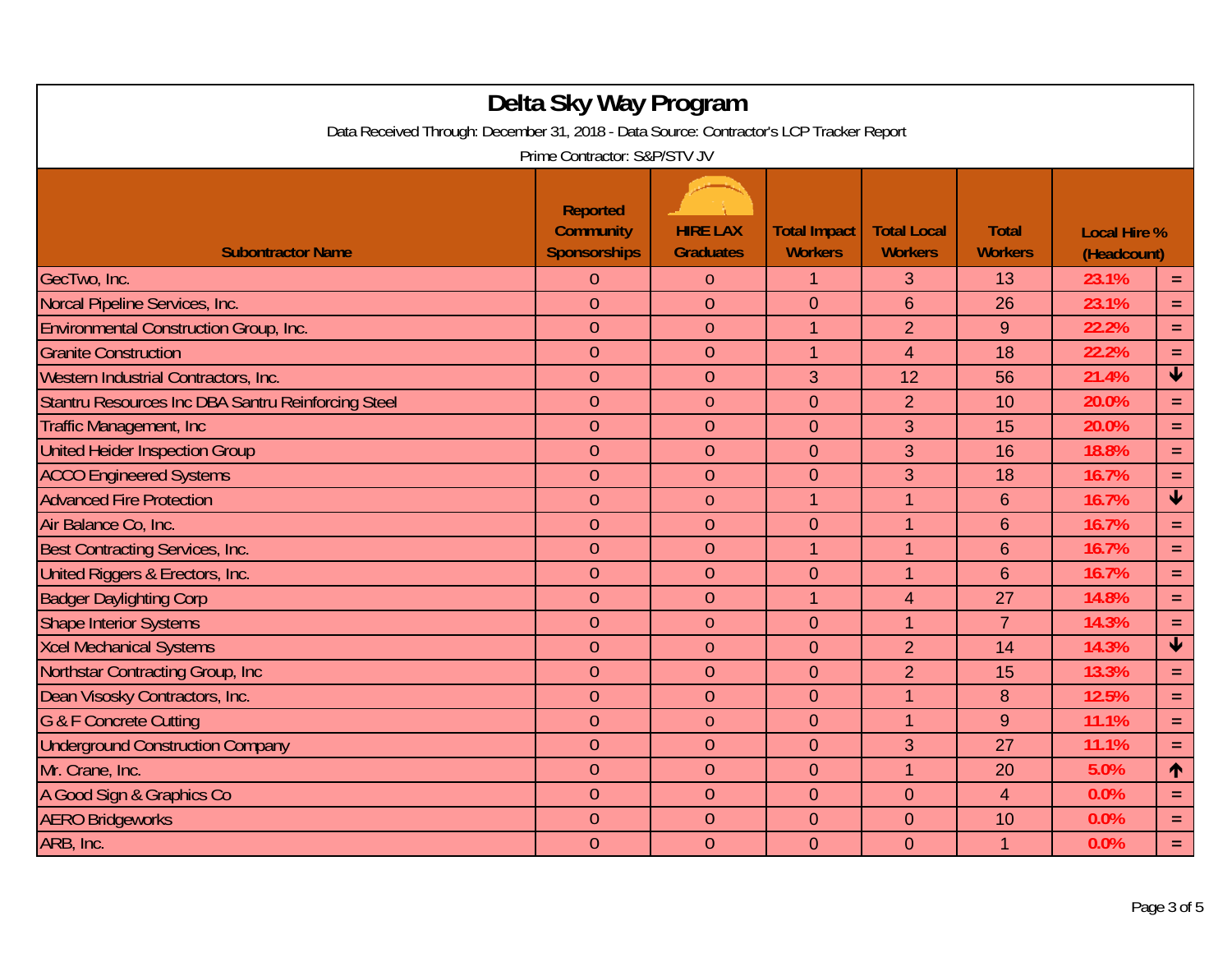| Delta Sky Way Program<br>Data Received Through: December 31, 2018 - Data Source: Contractor's LCP Tracker Report<br>Prime Contractor: S&P/STV JV |                                                     |                                     |                                       |                                      |                                |                                    |            |  |  |
|--------------------------------------------------------------------------------------------------------------------------------------------------|-----------------------------------------------------|-------------------------------------|---------------------------------------|--------------------------------------|--------------------------------|------------------------------------|------------|--|--|
| <b>Subontractor Name</b>                                                                                                                         | <b>Reported</b><br><b>Community</b><br>Sponsorships | <b>HIRE LAX</b><br><b>Graduates</b> | <b>Total Impact</b><br><b>Workers</b> | <b>Total Local</b><br><b>Workers</b> | <b>Total</b><br><b>Workers</b> | <b>Local Hire %</b><br>(Headcount) |            |  |  |
| <b>Art Cuevas Concrete</b>                                                                                                                       | $\Omega$                                            | $\overline{0}$                      | $\overline{0}$                        | $\overline{0}$                       | 12                             | 0.0%                               | $\equiv$   |  |  |
| <b>Bragg Crane Service</b>                                                                                                                       | $\overline{0}$                                      | $\overline{0}$                      | $\overline{0}$                        | $\Omega$                             | 3                              | 0.0%                               | $\equiv$   |  |  |
| CENTER-LINE CONCRETE CUTTING INC                                                                                                                 | $\overline{0}$                                      | $\overline{0}$                      | $\mathbf 0$                           | $\theta$                             | $\mathbf 1$                    | 0.0%                               | $\equiv$   |  |  |
| City Service Contracting, Inc.                                                                                                                   | $\overline{0}$                                      | $\overline{0}$                      | $\mathbf 0$                           | $\theta$                             | 5                              | 0.0%                               | $\equiv$   |  |  |
| Climatec                                                                                                                                         | $\overline{0}$                                      | $\overline{0}$                      | $\overline{0}$                        | $\overline{0}$                       | $\overline{2}$                 | 0.0%                               | $\equiv$   |  |  |
| Commercial Scaffolding of CA, Inc.                                                                                                               | $\overline{0}$                                      | $\overline{0}$                      | $\overline{0}$                        | $\overline{0}$                       | $\overline{4}$                 | 0.0%                               | <b>NEW</b> |  |  |
| <b>Concrete Coring Company</b>                                                                                                                   | $\overline{0}$                                      | $\overline{0}$                      | $\overline{0}$                        | $\overline{0}$                       | 1                              | 0.0%                               | $\equiv$   |  |  |
| <b>CONNER CONCRETE CUTTING &amp; CORING</b>                                                                                                      | $\overline{0}$                                      | $\overline{0}$                      | $\overline{0}$                        | $\overline{0}$                       | 5                              | 0.0%                               | $\equiv$   |  |  |
| Digital Decora, Inc.                                                                                                                             | $\overline{0}$                                      | $\theta$                            | $\mathbf 0$                           | $\theta$                             | $\overline{2}$                 | 0.0%                               | $\equiv$   |  |  |
| Geo-Advantec, Inc.                                                                                                                               | $\overline{0}$                                      | $\overline{0}$                      | $\overline{0}$                        | $\overline{0}$                       | $\mathbf 1$                    | 0.0%                               | $\equiv$   |  |  |
| GONSALVES & SANTUCCI INC. DBA CONCO PUMPING INC                                                                                                  | $\overline{0}$                                      | $\overline{0}$                      | $\overline{0}$                        | $\overline{0}$                       | $\overline{4}$                 | 0.0%                               | $\equiv$   |  |  |
| <b>Hill Crane Service</b>                                                                                                                        | $\overline{0}$                                      | $\overline{0}$                      | $\mathbf 0$                           | $\overline{0}$                       | 3                              | 0.0%                               | $\equiv$   |  |  |
| J Colavin & Son, Inc                                                                                                                             | $\overline{0}$                                      | $\overline{0}$                      | $\overline{0}$                        | $\Omega$                             | $\overline{2}$                 | 0.0%                               | $\equiv$   |  |  |
| <b>PCI Striping</b>                                                                                                                              | $\overline{0}$                                      | $\overline{0}$                      | $\overline{0}$                        | $\overline{0}$                       | 14                             | 0.0%                               | $\equiv$   |  |  |
| Premier Interior Development, Inc.                                                                                                               | $\overline{0}$                                      | $\theta$                            | $\mathbf 0$                           | $\theta$                             | 5                              | 0.0%                               | $\equiv$   |  |  |
| PSI3G Inc dba Partition Specialties, Inc.                                                                                                        | $\overline{0}$                                      | $\overline{0}$                      | $\overline{0}$                        | $\overline{0}$                       | $\overline{2}$                 | 0.0%                               | $\equiv$   |  |  |
| Psomas                                                                                                                                           | $\overline{0}$                                      | $\overline{0}$                      | $\overline{0}$                        | $\overline{0}$                       | $\overline{2}$                 | 0.0%                               | $\equiv$   |  |  |
| R. J. Lalonde, Inc.                                                                                                                              | $\overline{0}$                                      | $\overline{0}$                      | $\overline{0}$                        | $\overline{0}$                       | $\overline{7}$                 | 0.0%                               | $\equiv$   |  |  |
| Savala Equipment Company                                                                                                                         | $\overline{0}$                                      | $\overline{0}$                      | $\overline{0}$                        | $\Omega$                             | $\mathbf 1$                    | 0.0%                               | $\equiv$   |  |  |
| The J.V. Land Clearing Co., Inc.                                                                                                                 | $\overline{0}$                                      | $\overline{0}$                      | $\overline{0}$                        | $\overline{0}$                       | $6\phantom{1}$                 | 0.0%                               | $\equiv$   |  |  |
| The LKR Group, Inc.                                                                                                                              | $\overline{0}$                                      | $\overline{0}$                      | $\mathbf 0$                           | $\overline{0}$                       | 3                              | 0.0%                               | $\equiv$   |  |  |
| <b>Vance Corporation</b>                                                                                                                         | $\overline{0}$                                      | $\overline{0}$                      | $\mathbf 0$                           | $\overline{0}$                       | $\overline{1}$                 | 0.0%                               | $\equiv$   |  |  |
| <b>Vertical Access</b>                                                                                                                           | $\overline{0}$                                      | $\overline{0}$                      | $\overline{0}$                        | $\overline{0}$                       | 3                              | 0.0%                               | $\equiv$   |  |  |
| <b>Western Allied Corporation</b>                                                                                                                | $\overline{0}$                                      | $\overline{0}$                      | $\overline{0}$                        | $\overline{0}$                       | 1                              | 0.0%                               | <b>NEW</b> |  |  |